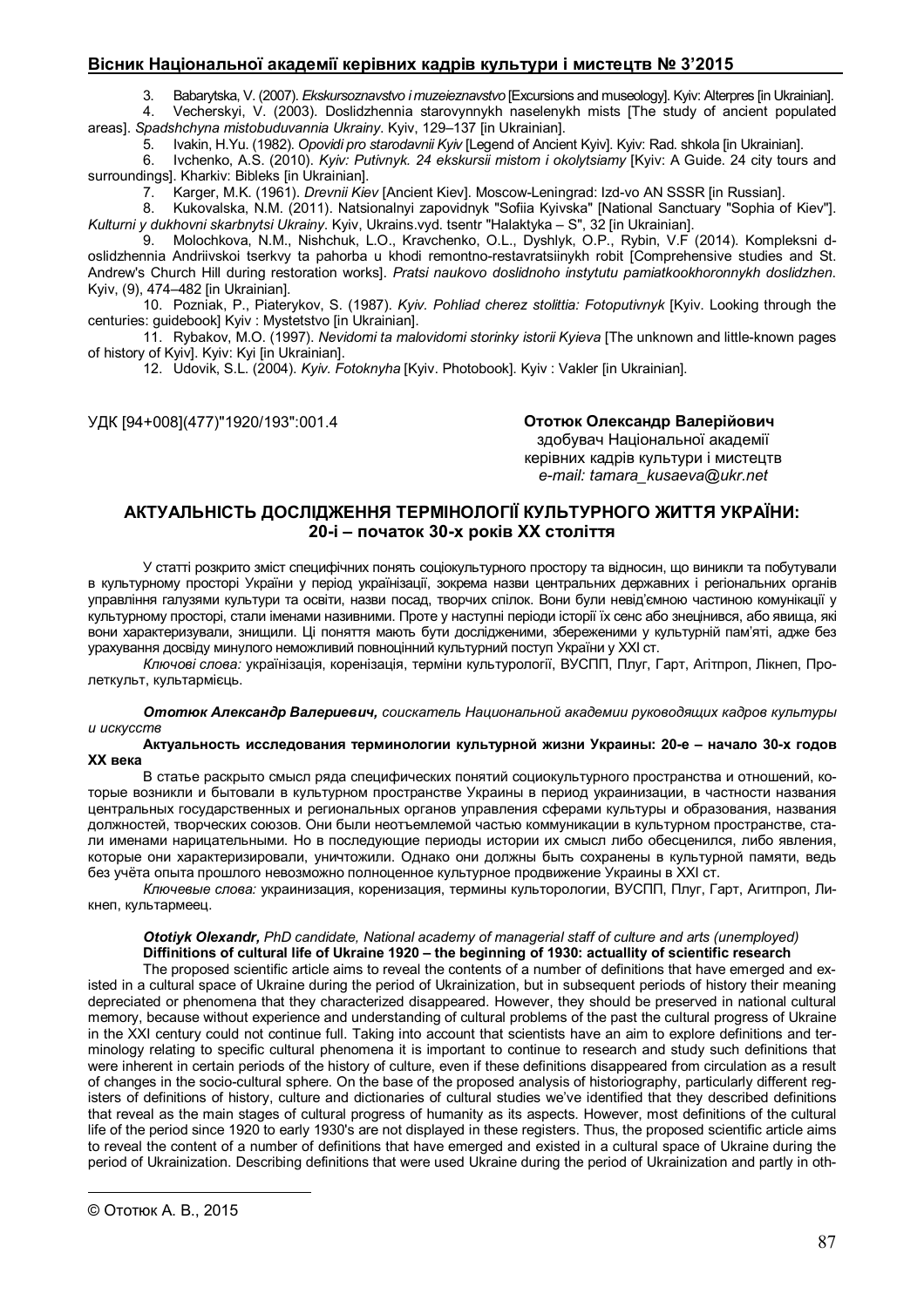er periods of history of Ukraine in 1917-91, we could, making an analogy with the dystopian novel of G. Orwell "1984", talk about synthetic and utopian content of studied definitions. We've studied a lot of specific definitions of the sociocultural space and relationships that emerged: different names of the central government and regional authorities of culture and education (they dealt with organization and management of cultural life and education of the Ukrainian society, according to official culture policy of the Soviet state: TsUD, Holovlit, Ahitprop); different positions (a censor and the most famous position – kul'tarmiyets – a person, which implements the policy of "likvidatsiya nepysemnosti"); different creative organizations, literary and artistic associations that reflected the culture of the period of Ukrainization, creativity and ideas of their organizers, who believed in prospects of development of Ukrainian culture within the Soviet state. Their names become common names (VAPLITE, VUSPP, Hart, Komunkul't). It was determined that exactly during the installation of the Bolsheviks' power and then the Soviet power and their attempts to implement the synthetic cultural phenomenon "Proletkult" appeared, for the first time in the history of world culture, such definitions as: ideological and political, vapid contents of fiction and works of art, hostile and malicious publications, special funds of libraries etc. Along with such definitions as culture and art appeared next phrase: political-educational, propagandistic, political propaganda, agitation, daily political propaganda work, a propaganda repertoire, ideological education, dogmatic party criticism, "nationalist deviation", a hostile and anti-proletarian stream in literature, literature mobilization in the service of social and political challenge, "bourgeois" theater, "dying" tradition etc. Such collocation as "Cultural development" was the invention of the researched period. So, activities of legislative and executive authorities were aimed exactly on the process of building – planed and schematic process with the expected result. Also some other specific definitions were determined during our research: old revolutionary intelligentsia or democratic intelligentsia, the first generation of Ukrainian Soviet intelligentsia, the new Ukrainian intelligentsia of the industrial era, the national-democratic intelligentsia etc. Some specific definitions that characterized intelligentsia were also found (a proletarian writer and the red writers). With the change of vectors of development of the Soviet state from the early 1930's (industrialization and increased state monopoly) appeared more special definitions of culture: a team of writers at a factory and new building (it was foreseen by the official campaign) and "a drummer of a pen" (similar to "a drummer of labor"). But despite the articles and slogans about submission of culture to requirements of a socialist economy and its cultural development there were no strong evidences that all so called workers of science, culture, education and even representatives of the local authorities performed tasks of creation of culture as a specific system in the state. The studied definitions existed since 1920 till the beginning of 1930's were integral elements of communication in the cultural space but they are still poorly studied by Ukrainian scientists.

*Key words:* Ukrainization, culturological terms, VUSPP, Pluh, Hart, Agitprop, Liknep, "Kultarmeetc"

Сучасна українська історична наука та культурологія вже не відчувають гострої потреби у фахових науково-теоретичних виданнях та розвідках. Хоча багато аспектів специфіки розвитку матеріальної та духовної культури цивілізацій, етносів та націй у конкретно-історичний період досі не стали об'єктами та предметами окремих ґрунтових наукових досліджень. А з огляду на те, що науковці мають на меті досліджувати поняття і терміни культурологічного змісту, що стосуються специфічних явищ культури, актуально продовжувати виокремлювати та вивчати поняття, що були притаманні окремим етапам історії культури, навіть якщо вони зникли з обігу внаслідок змін у соціокультурній сфері.

У історіографії, зокрема у різнопланових реєстрах термінів історії, культурології та термінологічних словниках з культурології, наприклад, Стеценко В. І., Паршакової О. Д., Гриценко Т. Б. та Гриценко С. П., Шевченко В. Ф., Корінного М. М., Більши Н. Ю та Єфімчука Н. І., викладено дефініції, що розкривають як головні етапи культурного поступу людства, так і їх аспекти [4, 10, 26-27, 40]. Однак більшість термінів культурного життя 20-х – початку 30-х років ХХ ст. у них не відображено. В цілому культурологічний підхід у вивченні українізації, на відміну від тоталітаризму, ще не був застосований у межах окремого фахового дослідження [6, 21]. Отже, запропонована наукова розвідка має на меті розкрити зміст низки понять, що виникли та побутували в культурному просторі України у період українізації, а у наступні періоди історії їх сенс або знецінився, або явища, які вони характеризували, зникли.

Аналіз історіографії, що відображає добу українізації, демонструє, що автори використовують такі слова та словосполучення під час опису історичних процесів, як: ідейно-політичний зміст художньої літератури та творів мистецтва, ворожі і шкідливі видання, списки дозволених і заборонених до виконання творів, "культурне будівництво", пролетарський фронт, літколегія, культармієць тощо побіжно або із мінімальним роз'ясненням [1; 3; 5, 7-9, 13, 18, 25]. Звичайно, що масштабне явище Пролеткульт (Пролетарська культура) знайшо своє відображення у багатьох публікаціях, проте матеріали фондозбірень архівів дають можливість деталізувати це явище соціокультурного простору і відновити наукові знання про інші поняття.

В цілому, характеризуючи терміни, що використовувалась як у добу українізації, так і частково в інші періоди історії України з 1917 р. до 1991 р., наприклад, лікнеп, Пролітфронт, Агітпроп, можна, проводячи аналогії з романом антиутопією англійського письменника Дж. Орвела "1984", говорити про їх дещо синтетичний, утопічний, зміст. На нашу думку, підтвердженням цьому є цитата літературного героя твору про мову, притаманну лише вигаданому соціалістичному суспільству, збудованому на утопічних і тоталітарних засадах, так званий "Новомов" (Newspeak – англ.): "Кожне скорочення було успіхом, адже чим менший вибір слів, тим менше спокуси думати" [23].

Накопичені поняття розділимо на кілька груп. До першої групи віднесемо назви творчих, літературних і мистецьких об'єднань, що відображали культуру періоду українізації, творчі пошуки та задуми тих їх організаторів, які вбачали перспективи розвитку української культури у межах радянської держави. Зазначимо, що подекуди їх створювали за російськими прикладами: назва ВУСППу в Україні була копією РАПП (Російська асоціація пролетарських письменник) та ВОАПП (Всесоюзне об'єднання асоціацій пролетарсь-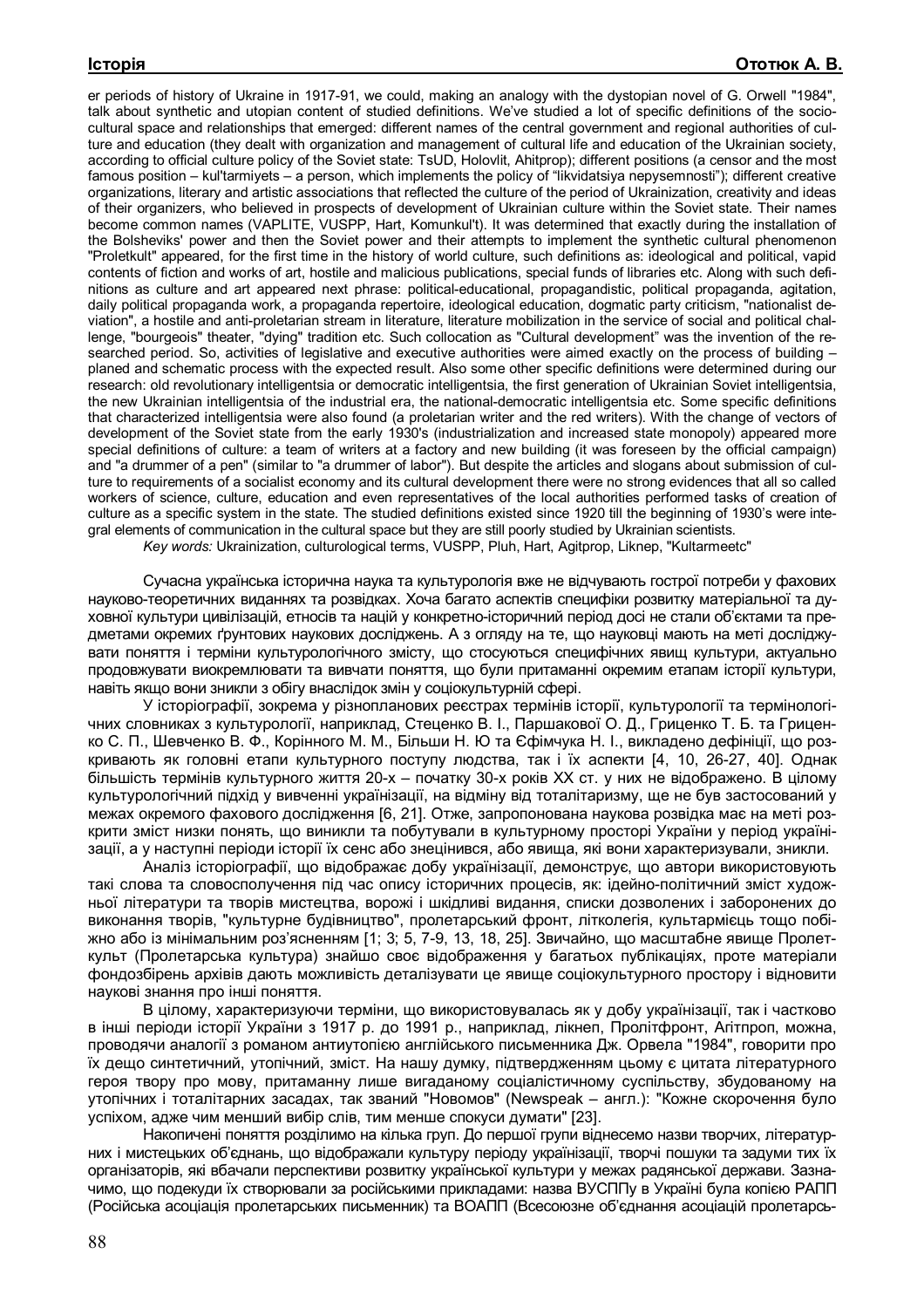## **Вісник Національної академії керівних кадрів культури і мистецтв № 3'2015**

ких письменників). Тому як у назвах, так і у творчих пошуках об'єднань відбились і різні суспільно-політичні думки, і марксистко-ленінська ідеологія, і настанови офіційної влади, що сприяла коренізації та українізації заради посилення власних позицій. Проте саме завдяки людському фактору культурний рух в Україні одержав назву ренесансу. Це відбулось при тому, що інколи вчителі і працівники освіти були готові безоплатно виконувати будь-яку роботу, аби вона була пов'язана з українізацією [16, 76], а актори театру "Березіль" Леся Курбаса отримували мінімальну субсидію від держави. Її вистачало тільки на постановку спектаклю, майже весь творчий склад театру працював з власної ініціативи, без зарплатні, актори часто недоїдали і іноді жили впроголодь [30, 23]. Письменник О. Ф. Скрипаль-Міщенко (псевдонім Олесь Досвітній) жив у Харкові з сім'єю у двох кімнатках. Діти були маленькі, умови праці неможливі. Тому на пропозицію доктора філософії Н. В. Суровцової О. Досвітній працював у її мансарді у 1926-27 рр. [29, 4].

До мистецьких об'єднань, чиї назви стали іменами загальними (ваплітяни, гартівці, вуспівці, плужани тощо) віднесемо: АРК (Асоціація Революційних Кінематографій), ВАПЛІТЕ (Вільна Академія пролетарської літератури), ВУСПП (Всеукраїнська спілка пролетарських письменників), Гарт (Союз українських пролетарських письменників), Плуг (Спілка селянських письменників), Комункульт (Асоціація письменників), Комфут (Організація письменників комуністів-футуристів), ВУАРДІС (Пролетарська організація Всеукраїнська асоціація режисерів, драматургів і сценаристів), КОРЕЛІС (Організація Сценаристів та Літераторів), Молодняк (Об'єднання комсомольських письменників) тощо.

Не можна не зазначити, що процес творення назв цих спілок контролювався владою. Наприклад, у 1926 р. НКВС звітував, що нову організацію КОРЕЛІС можна дозволити лише в тому випадку, коли зняти у назві слово "літератори" [34, 163]. А у визначенні цінності власне твору мистецтва брав участь політінспектор, що мав право: "заборонити аматорським акторам ставити українські твори… лише вистави із комуністичною закваскою" [38, 56].

І хоча частина з названих організацій стали слухняним "рупором" більшовицької влади, члени багатьох з них дали імпульс українському літературному руху, що мав тенденції до вияву самобутності української національної духовності та європейських традицій. Низка з них, за визначенням культуролога Г. О. Романенко, стали соціокультурними феноменами вітчизняної культури [24].

Для загального опису перелічених та інших об'єднань письменників застосовували поняття "літугрупування". Про це дізнаємось з листа поета, деякий час уповноваженого Народного комісара освіти Української СРР (далі – Нарком, УСРР) В. А. Гадзінського до ЦК КП(б)У "Кілька слів до сучасного стану літугруповань на Україні" з критикою привнесення ідеологічної боротьби у творчість [39, 47].

23 квітня 1932 р. Постановою ЦК ВКП(б) "Про перебудову літературно-художніх організацій" ліквідували асоціації пролетарських письменників, що існували на початку 1930-х років, коли влада розпочала згортання українізаційних процесів. Ті письменники, котрі підтримували офіційну лінію влади, об'єдналися у Союз радянських письменників і його Оргбюро. Лещата тоталітаризму зімкнулись. Поняття та явища доби українізації були піддані забуттю.

Творча діяльність не могла залишатись осторонь політичних процесів в суспільстві, тому письменників характеризували, використовуючи такі поняття, як, наприклад, "попутники", аполітичні "неокласики" [11, 73]. Існував диференційований підхід до інтелігенції, наприклад, був Фонд допомоги пролетарським письменникам та Фонд допомоги старим письменникам. Також вони, крім презентації своєї творчості, мали повідомляти про так званий "літературний стаж" (за аналогією з "партійним стажем" – періодом перебування у лавах компартії) [15, 13 зв.-14].

У історіографії та архівних джерелах також виокремлено такі умовні поняття: стара [для радянської держави – О. О.] революційна або демократична інтелігенція, перше покоління української радянської інтелігенції, нова українська інтелігенція індустріальної доби, інтелігенція націоналдемократичного спрямування тощо. Для характеристики творчості побутували і такі поняття як "пролетарський письменник" і "красне письменство" ("червоне письменство").

До окремої групи понять віднесемо назви офіційних державних органів (центральні, губернські, окружні), що здійснювали організацію та керівництво культурним життям та освітою українського суспільства відповідно до офіційної культурної політики радянської держави. Такими установами став ЦУД (Центральне управління у справах друку), Головліт (Головне управління у справах літератури та видавництва, що створили за аналогом із московським), Агітпроп (відділи агітації та пропаганди при ЦК і місцевих комітетах ВКП(б), ВМК (Вищий музичний комітет), Головполітосвіта (Головний політико-освітній комітет), літколегії (літературні колегії), ЦІМССМ (Центральна інструктивно-методична станція самодіяльного мистецтва), Околіт (Окружне літературне управління) тощо. Але і ці установи поділялись на сектори та комітети із специфічними назвами: Тео, Ізо, Музо, Кіно, Фото та Літо, мали дорадчі органи. Отже, управлінська ланка проявом лише одного аспекту творчості могла мати наступний вигляд: Головполітосвіта – сектор художньої пропаганди – комітет МУЗО – дорадчий орган МУЗО ВМК [22, 21-25; 33, 24]. Одним із головних за значенням для влади став Пролеткульт (Культурно-освітні організації "Пролетарська культура", що існували у 1917-32 рр. у масштабі СРСР). У процесі спроб вкорінення більшовицької ідеології в українську культуру організації Пролеткульту з'явилися в містах України на поч. 1919 р. Офіційне оформлення Всеукраїнського Пролеткульту відбулося у 1920 р. [11, 70-71].

Діяльність установ було витлумачена специфічно. Дійсно, внаслідок політичних, соціальних та економічних процесів 1920-х рр. культурні та просвітянські заходи здійснювались на теренах УСРР у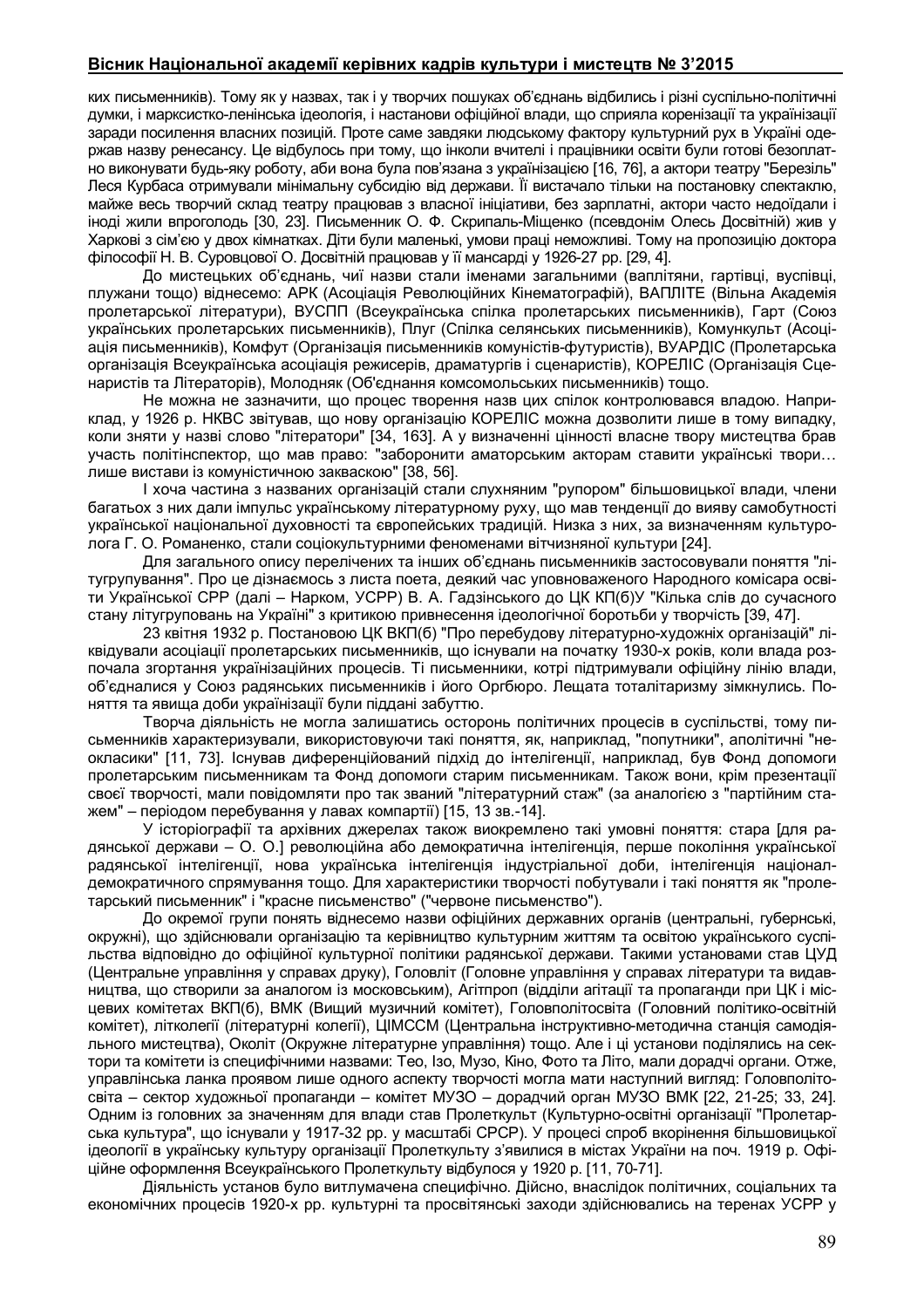складних умовах. Проте завдання Наркомату освіти УСРР – головної ланки управління у сфері культури й освіти – було визначено особливо. Він вважався "бойовим апаратом". У роботі повинен був: "Спиратися на ідейно підготовлених робітників, бути гнучким, що дозволяло б прислухатися до голосу революційних мас, швидше помічати недоліки роботи, легко й безболісно перебудовувати чи розширювати сфери діяльності" [31, 19]. Тому не дивує, що царину літератури назвали Пролітфронтом (Пролетарський літературний фронт). А однією з цілей, що підтримувалась офіційно, була боротьба за ідеологічну комуністично-партійну "чистоту" в творенні дійсно "пролетарської літератури".

Для організації художніх заходів почали створювати комітети, штаби, ради, бази, станції тощо. У вересні 1930 р. при секторі масової комосвіти організували Центральний штаб художнього обслуговування масових кампаній з філіями в обласних і районних центрах республіки. Штаб скеровував усі художні заходи під час проведення хлібозаготівлі, дня колективізації, інших календарних дат. Ключовою вважалась організація революційних свят. На жаль, окрім творчої полеміки, на літературній і культурній ниві відбувалась і суто політична боротьба. Вона проявилась у звинуваченнях письменників у націоналізмі, опозиції компартії, опалі, арештах за безпідставними звинуваченнями. "Розстріляне відродження" – це скорботний мартиролог творців української культури, винищених режимом. Самогубство письменника М. Хвильового (керівника ВАПЛІТЕ) 13 травня 1933 р. стало особистим протестом митця проти системи.

Окремим явищем, що підштовхнуло до появи специфічних понять, став лікнеп (Ліквідація неписемності). Його джерелом став Декрет радянської влади "Про ліквідацію неписемності серед населення" від 1919 р. та аналогічний документ РНК УСРР у 1921 р. Явище, що супроводжувало кампанію лікнепу, отримало назву "культармієць". Цей термін навіть внесли у словник – активіст руху, учасник культурного походу, організованого відвідування культурного заходу [28]. У справі лікнепу можна говорити і про такі поняття, як Всеукраїнська надзвичайна комісія по боротьбі з неписемністю та комнезам (комітет незаможників) – один з учасників кампанії.

Також саме у період встановлення влади більшовиків, а потім радянської влади почали побутувати, вперше в історії світової культури, такі поняття, як: ідейно-політичний, безідейний, беззмістовний зміст художньої літератури та творів мистецтва, ворожі і шкідливі видання, спецфонди бібліотек тощо. Логічно, що не інтелектуальне середовище, а бюрократична система була їх джерелом. На поч. 1920-х рр. процес розбудови державного апарату управління тривав. Постановою РНК УСРР 11 травня 1922 р. було створено ЦУСП (Центральне управління у справах преси) при Наркоматі освіти УСРР. Воно започаткувало діяльність органів радянської цензури. Особливо важливе значення надавалося контролю за ідейнополітичним змістом художньої літератури, творів мистецтва, матеріалів радіопередач. У 1922 р. в СРСР також з'явилися спеціальні фонди у бібліотеках, призначені для зберігання "ворожих" і шкідливих видань [2, 22-25]. У 1923 р. Нарком освіти директивно пропонував завідувачам шкіл та установ, що виховують молоде покоління, ще раз перевірити шкільні книгозбірні. Книги, що були визнані шкідливими для молоді, пропонували опечатати, скласти списки вилученої літератури, надіслати їх до окружних інспекторів народної освіти й чекати розпоряджень: чи залишити, чи здати, як утильзбір [35, 17]. Отже, книга – як джерело збереження та передачі духовних цінностей – за ідеологічними настановами отримала і таку характеристику, як річ, що не підходить до вживання, але її можна використовувати у якості вторинної сировини. У цьому бачимо, що період ейфорії змінився скептичним ставленням до українізації. Іноді на критичне ставлення впливали повільні темпи українізації, іноді внутрішній зміст [36, 93-98; 37, 86].

Поряд із термінами культура і мистецтво з'явились словосполучення: політико-виховне, політико-освітнє, пропагандистське, політагітаційне, агітаційне, повсякденна політ-агітаційна робота, агітаційний репертуар, ідеологічне виховання, догматична партійна критика, "націоналістичний ухил", ворожа й антипролетарська течія в літературі, мобілізація літератури на службу суспільно-політичним завданням, "буржуазний" театр, "одмираюча" традиція тощо.

Винаходом часу стало словосполучення "культурне будівництво". Саме на будівництво, тобто на плановий, схематичний процес із очікуваним результатом була спрямована діяльність законодавчих і виконавчих органів. Це знайшло відображення у декретах, рішеннях, постановах, інструкціях [17]. Чи не вперше у своїх працях це словосполучення використав засновник ідеології СРСР [12]. Тут додамо і коментарі А. Машкіна, укладача праці "Освітня політика за доби диктатури пролетаріату" (1926 р.). Аналізуючи радянську політику, він зазначав: "Праця, що її пропонуємо, має подати низку тез, що обумовлюють освітню політику в класовому суспільстві, а надто в періоди, коли загострюються соціальні суперечності… коли клас – переможець будує підвалини нового соціалістичного буття і в інтересах цього будівництва дає напрямок всій виховно-освітній системі в своїй державі..." [20, 3]. У 1930-х рр. побутувало поняття письменницька "бригада" на заводі, фабриці, новобудовах (частина офіційної кампанії виявлення та вербування молодих робітників "у літературу" під час так званого "літературного навчання") та "ударник пера" (аналог "ударник виробництва"). Проте голова Бібліографічної комісії Інституту книгознавства В. Іванушкін розмірковував: "...кустарництво, розпорошеність сил та безплановість у роботі". Незважаючи на гучні статті та розмови про підпорядкування вимогам соціалістичного господарства та культурного будівництва, так і не було отримано практичних доказів того, що усі робітники науки, а ще більше державні діячі виконали відповідальні організаційні та наукові завдання відновлення культури як системи, що постали перед ними [14, 6-12].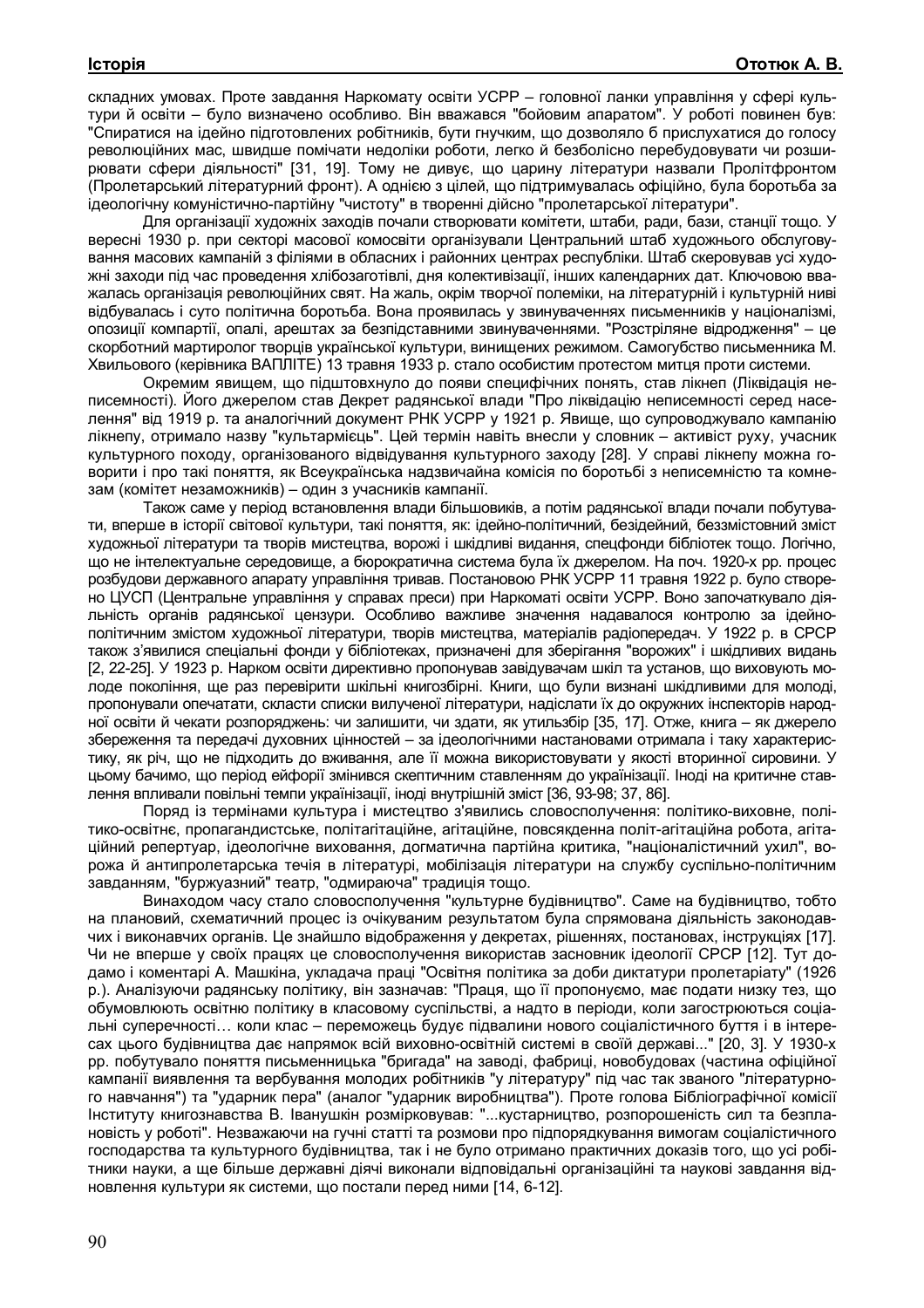### **Вісник Національної академії керівних кадрів культури і мистецтв № 3'2015**

#### *Література*

1. Авдієнко М. О. Народна освіта на Україні / М. О. Адвієнко. – Харків : ЦСУ, 1927. – 25 с.<br>2. Баран В. К. Культура. Пензура в системі тоталітаризму / В. К. Баран // Сучасність. – 1994. – N

2. Баран В. К. Культура. Цензура в системі тоталітаризму / В. К. Баран // Сучасність. – 1994. – № 6. – С. 22-25.<br>3. Білецький О. І. Зібрання праць у 5 т. / О. І. Білецький / АН УРСР: ред. кол. А. Н. Гудзій Іта ін. І. – К 3. Білецький О. І. Зібрання праць у 5 т. / О. І. Білецький / АН УРСР ; ред. кол. А. Н. Гудзій [та ін.]. – К. :

Наукова думка, 1965.

4. Більша Н. Ю. Термінологічний словник з культурології / Н. Ю. Більша, Н. І. Єфімчук. – К. : МАУП, 2004. – 144 с.

5. Бондарчук П. М. Національно-культурна політика більшовиків в Україні на поч. 1920-х років / П. М. Бондарчук / НАН України ; Інститут історії України. – К., 1998. – 45 с.

6. Голомшток И. Н. Тоталитарное искусство / И. М, Голомшток. – М.: Галарт. 1994. – 296 с.

7. Григорчук П. С. Історіографія політики більшовицької влади в Україні в галузі культури на початку 20 х рр. ХХ ст. / П. С. Григорчук, В. А. Тучинський // Наук. записки Вінницького держ. педагогічного ун-ту ім. Михайла Коцюбинського. – Вип. 14. Серія : Історія : Зб. наук. пр. – Вінниця, 2008. – С. 63-67.

8. Гринько Г. Ф. По вехам пятилетки / Г. Ф. Гринько. – Москва-Ленинград : Госиздат, 1929. – 80 с.

9. Грицак Є. М. Матеріали до анкети в справі книжок до читання для української дітвори й молоді / Є. М. Грицак. – Львів : Відбитка "Учителя", 1924. – 15 с.

10. Гриценко Т. Б. Культурологія : Навч. посібник / Т. Б. Гриценко, С. П. Гриценко, А. Ю. Кондратюк, Т. Ф. Мельничук [та ін.]. – К. : Центр навчальної літератури, 2008. – 392 с.

11. Гришко В. І. Від "Пролеткульту" до "призову робітників-ударників у літературу" / В. І. Гришко // Сучасність. – Мюнхен. – 1980. – № 12. – С. 70-95.

12. Гутянський С. К. В. І. Ленін і культурне будівництво на Україні / С. К. Гутянський. – К. : Наукова думка, 1965. – 198 с.

13. Ігнатієнко В. А. Українська преса (1816-1923 рр.) : Історико-бібліограф. етюд / В. А. Ігнатієнко / за ред. Ю. О. Меженка. – К. : ДВУ, 1926. – 78 с.

14. Ігнатієнко В. А. Бібліографія української преси (1816-1916) / В. А. Ігнатієнко. – Харків : ДВУ, 1930. – 288 с.

15. Інститут рукопису Національної бібліотеки України імені В. І. Вернадського. – Ф. 50. – №8. – 18 арк.

16. Касьянов Г. В. Українська інтелігенція 1920-30-х років : соціальний портрет та історична доля / Г. В. Касьянов. – К. : Глобус, 1993. –176 с.

17. Культурне будівництво в УРСР. Найважливіші рішення КП і Радянського уряду. 1917-1959 : Зб. док. – К. : Політвидав, 1960.

18. Лейтес О. І. Організаційні та ідеологічні шляхи української радянської літератури / О. І. Лейтес. – Харків : ДВУ, 1930. – 756 с.

19. Малли Л. Культурное наследие Пролеткульта : Один из путей к соцреализму ? / Л. Малли // Соцреалистический канон. Сб. – СПб., 2000. – С. 183-193.

20. Машкін А. Освітня політика за доби диктатури пролетаріату / А. Машкін. – Харків : ДВУ, 1926. – 138 с.

21. Найдорф М. И. Заметки по культурологии тоталитиризма / М. И. Найдорф // Мория : Альманах общественной организации "Дом еврейских знаний "Мория". – 2004 . – № 1 . – С. 38-61.

22. Носов Л. І. Система державного керівництва мистецькими і культурно-освітніми установами УРСР (1917-1967 рр.) / Л. І. Носов // УІЖ. – 1967. – № 9-10. – С. 21-27.

23. Орвелл Дж. 1984 : роман-антиутопія / [Переклад з англ. В. Данмер]. – Львів : Гуртом, 2013. – 321 с.

24. Романенко Г. О. Художньо-літературні об'єднання в Україні як соціокультурний феномен : автореф. дис. ... канд. культурології : 26.00.04 / Романенко Ганна Олександрівна ; Харківська держ. академія культури. – Харків, 2008. – 20 с.

25. Скрипник М. О. Контрреволюційне шкідництво на культурному фронті за радянську літературу (Л. Ахматов) / М. О. Скрипник // Червоний шлях. – 1930. – № 4. – С. 137-157.

26. Словник культурологічних термінів для студентів / [Укл. О. Д. Паршакова]. – Донецьк : ДДМА, 2009. – 41 с.

27. Стеценко В. І. Культура в термінах від "а" до "я". Культурологічна абетка : Навч. посібник для студентів і викладачів / В. І. Стеценко. – Львів : ЛНУ ім. І. Франка, 2005. – 174 с.

28. Толковый словарь русского языка : в 4 т. / [Под ред. Д.Н. Ушакова]. – Москва : Гос. ин-т "Сов. энцикл."; ОГИЗ; 1935-1940.

29. Центральний державний архів музей – літератури і мистецтв України (ЦДАЛМУ). – Ф. 302. – Оп. 1. – Спр. 2. – 50 Арк.

30. ЦДАЛМУ. – Ф. 653. – Оп. 1. – Спр. 12. – 146 Арк.

31. Центральний державний архів вищих органів влади та управління (ЦДАВОВУ). – Ф. 1. – Оп. 1. – Спр. 14. – 82 Арк.

32. ЦДАВОВУ. – Ф. 166. – Оп. 1. – Оп. 20. – Спр. 2522. – 89 Арк.

33. ЦДАВОВУ. – Ф. 166. – Оп. 2. – Спр. 131. – 74 Арк.

34. ЦДАВОВУ. – Ф. 166. – Оп. 4. – Спр. 180. – 192 Арк.

35. ЦДАВОВУ. – Ф. 166. – Оп. 6. – Спр. 7776. – 94 Арк.

36. Центральний державний громадських об'єднань України (ЦДАГОУ). – Ф. 1. – Оп. 20. – Спр. 2442. – 163 Арк.

37. ЦДАГОУ. – Ф. 1. – Оп. 20. – Спр. 2443. – 162 Арк.

38. ЦДАГОУ. – Ф. 1. – Оп. 20. – Спр. 2522. – 89 Арк.

39. ЦДАГОУ. – Ф. 1. – Оп. 20. – Спр. 2695. – 71 Арк.

40. Шевченко В. Ф. Короткий енциклопедичний словник з культури / В. Ф. Шевченко, М. М. Корінний. – К. : Україна, 2012. – 384 с.

#### *References*

1. Avdiienko, M.O. (1927). *Narodna osvita na Ukraini* [Education in Ukraine]. Kharkiv : TsSU [in Ukrainian].

2. Baran, V.K. (1994). Kultura. Tsenzura v systemi totalitaryzmu [Culture. Censorship in the system of totalitarianism]. *Suchasnist* (6), 22-25. [in Ukrainian].

3. Biletskyi, O.I. (1965). *Zibrannia prats* u 5 t. [Collected works]. Kyiv : Naukova dumka [in Ukrainian].